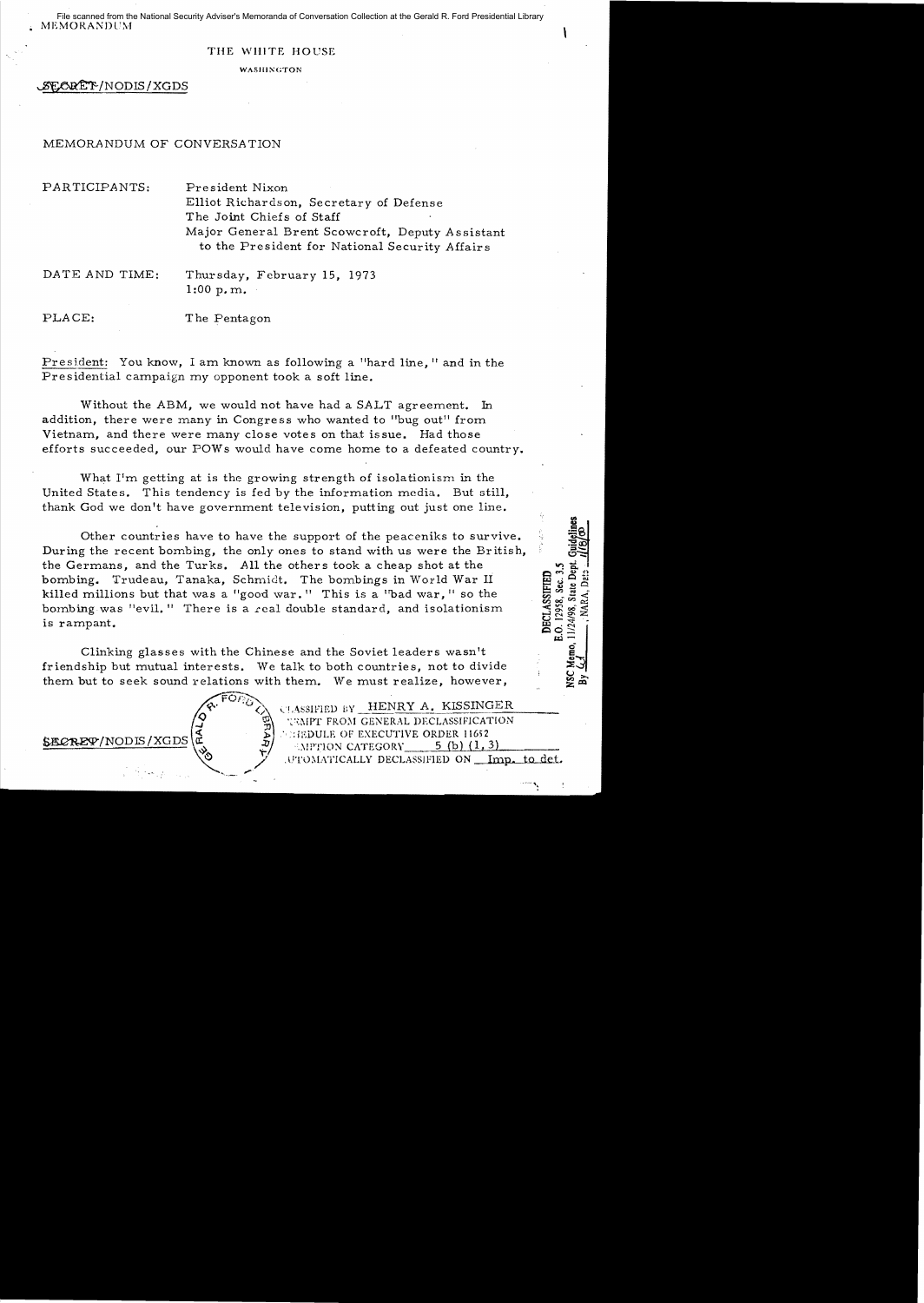that good relations don't come simply from knowing other people better.

There is a tendency in the rimland of Asia and elsewhere to tell the U.S. to go horne. But Indonesia and Suharto don't. Should this develop in the NATO countries, or should they reduce their forces, the Congress will jump at the chance to cut all NATO forces. We are in danger of not getting enough from Congress. and Europe will encourage these forces which will want us to come home. We would like to be able to put the DOD budget into welfare, but if we did, the world would eventually fall under the Communist system. Despite the setback in South Asia and pressure from Congress, the situation is not hopeless. That is what the Chinese and Soviet initiatives were all about. Expansion is an article of Communist faith, but so also is caution.

The Korean War was not about Korea, but basically about Japan. The U. S. stand in Korea was a water shed. So it is with Vietnam, although the domino theory is rejected. Vietnam was important not for itself but because of what it demonstrated in terms of support for our friends and allies and in terms of showing our will to our enemies. We had to see it through. I could have "bugged out" free in Vietnam after the '68 election, but we had to see it through  $-$ - but not necessarily the way it had been fought up to them. We have made strong moves in such crises as Jordan, Cienfuegos, etc. All these were important in demonstrating our commitments to our friends and our determination to our enemies.

I understand what vilification you, the military, have gone through over Vietnam, but you should remember that the big is sue in the war was the American spirit.

I will conclude by saying that we must regain the respect for our military or we will end up with a country and a world which is unsafe. We must also remember and honor our POWs, our MIAs, all those ki lIed or all those who served honorably in Vietnam.

Richardson: Thank you, Mr. President. You have put all our war commitments into proper perspective. The returning POWs have dramatically launched what DOD is trying to do to restore the military to its proper position. What more should be done for the POWs?

President: I raised the is sue because I want to have the initiative. Congress might even say, "Give them all the Medal of Honor. "

#### ~/NODIS/XGDS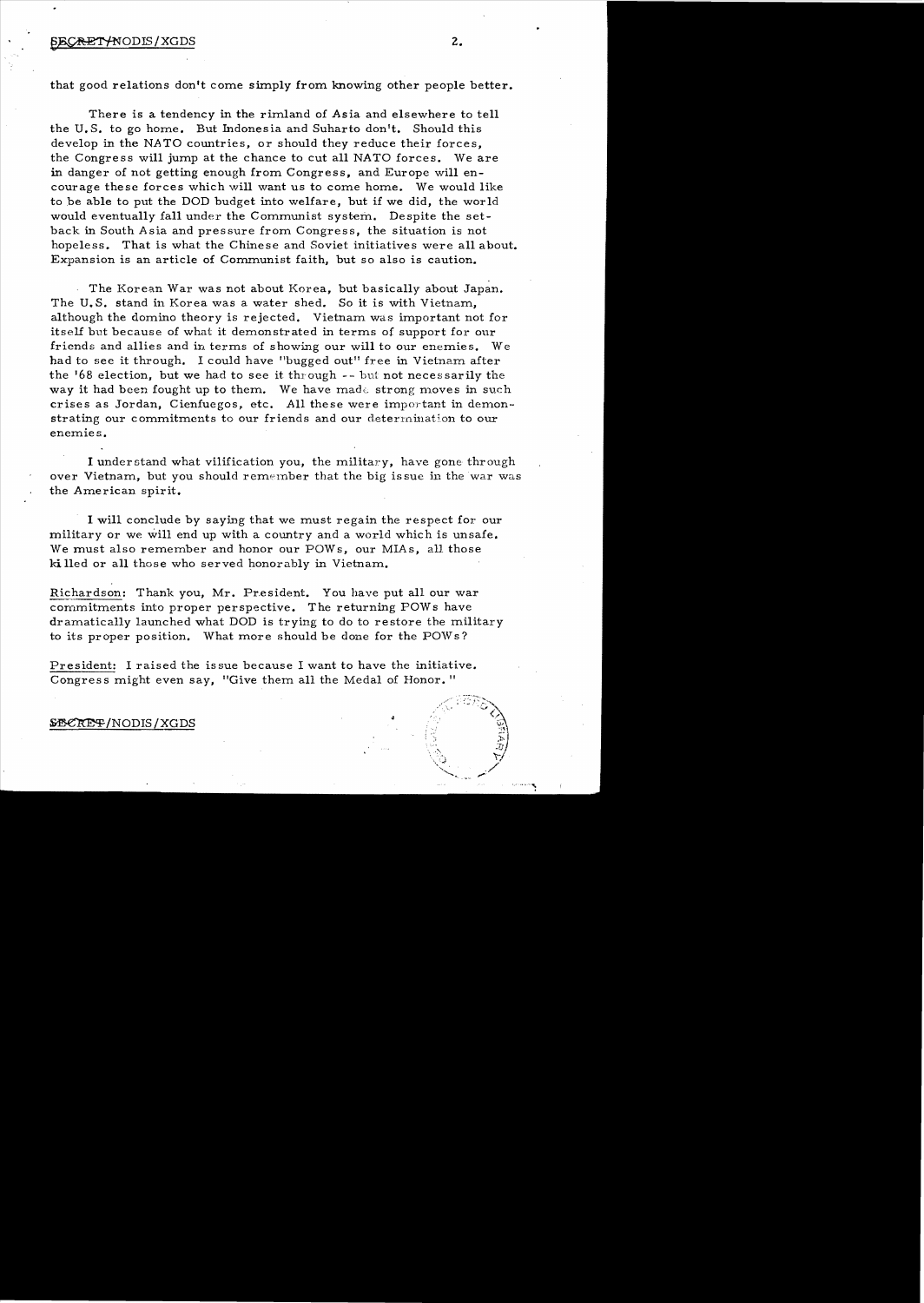### $$ECKB2$ /NODIS/XGDS  $3.$

Adm. Moorer: The JCS have examined the idea of some sort of Presidential citation for those who were certified by the Services as deserving. I recommend we call it a POW Citation for those who honorably served.

President: Continue to think about this and develop a plan for appropriate recognition of the POW s for some sort of an award presentation in Washington. We should make it an individual rather than unit citation. I plan to invite POWs for dinner, and invitations would be extended to their wives or mothers. All of you should be there.

If too many stories come out about the bad treatment accorded our POWs, we could jeopardize the chances of getting aid to North Vietnam through the Congress. This would give us leverage with the North Vietnamese. It's important for our strategy. If the POWs rejected the idea of such aid, that would kill it in Congress.

 $\Lambda$ dm. Moorer: We will take care of this problem.

President: You all should talk privately to the "Hawks" in Congress  $-$ like Long, Stennis, Goldwater -- to convince them of the necessity of aiding North Vietnam on a national interest basis, not through any idea of reparation or humanitarism. Aid to North Vietnam should be pushed as an investment in peace. The leverage issue should not be specifically developed in discussions with Congress. I'm afraid the doves will oppose it because they think it would come out of welfare. Senator Mensfield is at least an "honest peacenik." I think he supports aid to North Vietnam.

Howard K. Smith has some good comments on this. But to go back to the POWs, I think we should attempt to keep those who are fit in the Services. The unfit, handle on a case-by-case basis. We don't want stories that they can't get jobs. Each Service should follow each man individually. They should be returned to the Service with an appropriate promotion. or found a job. They should. of course. receive the best possible medical care.

General Abrams: There is an Army POW who was released at least two years ago, who has been given everything possible but who can't hold a job. He enjoys being a hero. Some people just cannot be helped.

President: If any POW wanted government jobs, they should go through Scowcroft to Haldeman.

#### ~/NODIS/XGDS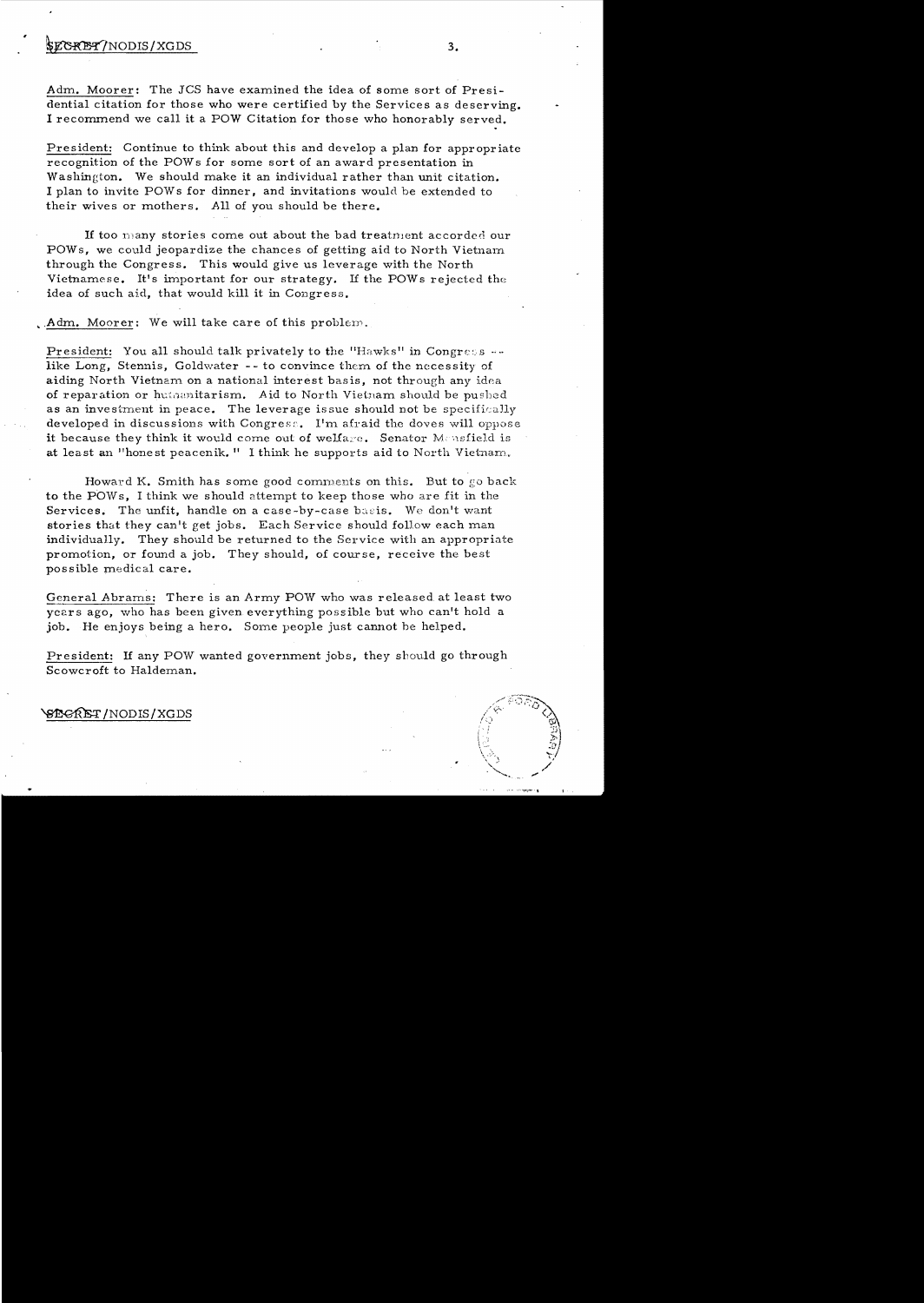#### ~/NODIS/XGDS **4.**

Richardson: Mr. President, I propose a toast to you and to your leadership and strength of purpose. [All toast. ]

President: I have ordered a white orchid for each of the POWs' wives or mothers for them to wear in greeting their husbands or sons. Mrs. Nixon and you should do this. We don't want to exploit the POWs but to do what is appropriate.

We now have an invaluable opportunity to revise the history of this war. For eight years the press has called the Vietnam war immoral and those who went to Canada the moral ones. The amnesty people don't want forgiveness; they want justification.

Of course, on amnesty, there is the Lincoln precedent. But it's not an issue of vengeance or nonvengeance, simply justice.

One other point. I also want to stress that this will be the year of Europe, and we should, within the next two months, review NATO strategy.

I want to emphasize that I want not just a consensus but a variety of views on ground strategy for the year s ahead. The State Department knew diplomacy not strategy, and the Defense Department vice versa. Fortunately, Elliot combines the knowledge of both fields. The Defense Department is full of smart people. It's important to let them know we need them and intend to use them.

There are a number of areas that need to be studied, such as our posture in Southeast Asia after Vietnam; Indonesia - - military and or more economic aid; Korea; the Fleet; the Middle East, Indian Ocean, and the energy crisis, for example.

I think the Nixon Doctrine has been largely misinterpreted. Mansfield, for example, thinks that it is a way to get out. It's not; it's a way to maintain our forces overseas but to get a decent effort from. the countries supported, especially in terms of manpower. I want Defense involved, as well as State, in the upcoming study efforts.

Richardson: I have ordered a meeting to work out what we are doing, what are the gaps, and what we don't need to do again.

President: We will pay attention to your views.



8 EGRET / NODIS / XGDS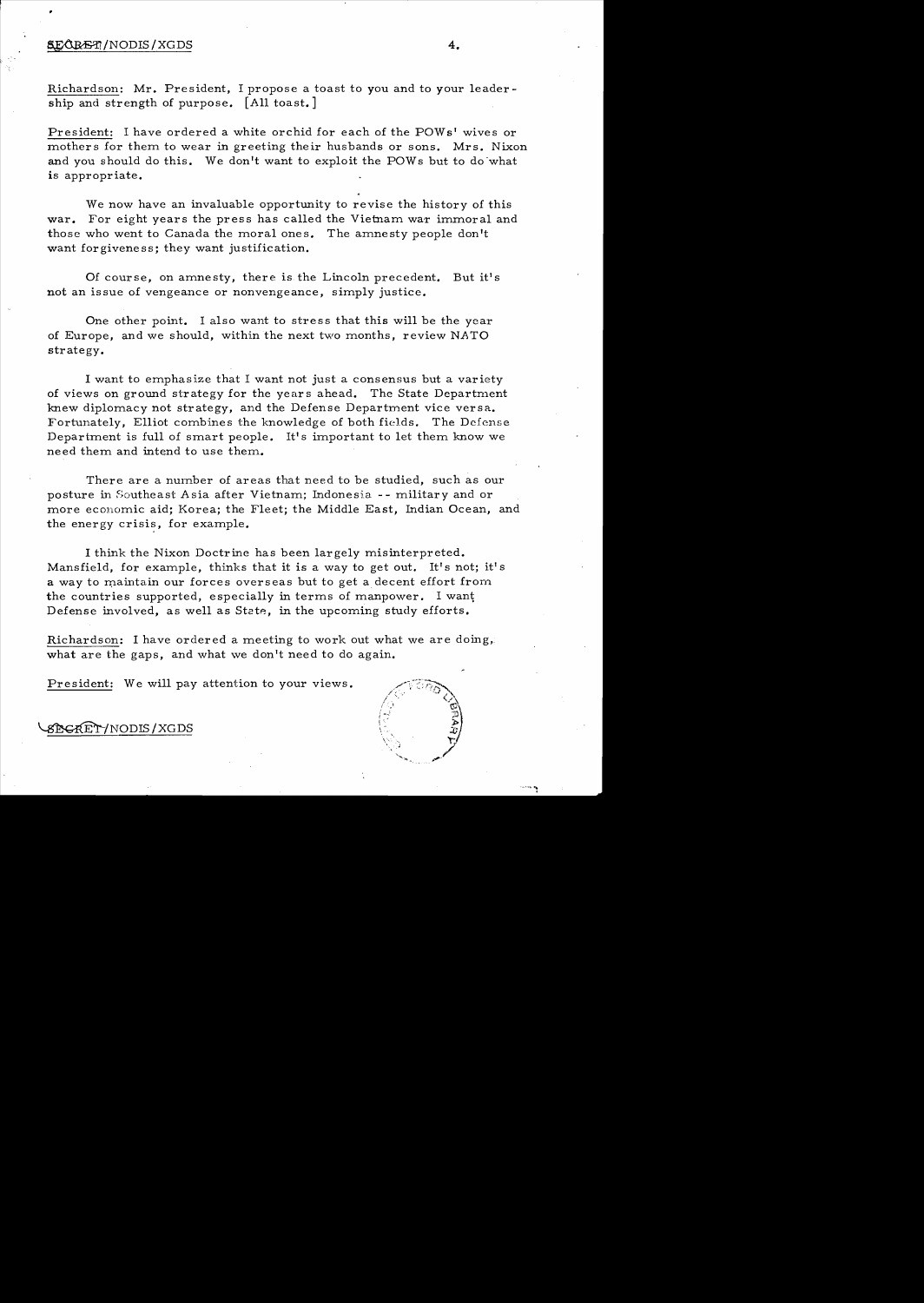#### ${{\rm SE}}{{\rm C}}{{\rm R}}{{\rm E}^{\prime}}$  / NODIS/XGDS 5.

Adm. Moorer: There are \$5 a day in war claims. We'll take no initiative, but don't propose it.

President: If Congress proposes, we won't oppose it unless it is outlandish.

# SECRET/NODIS/XGDS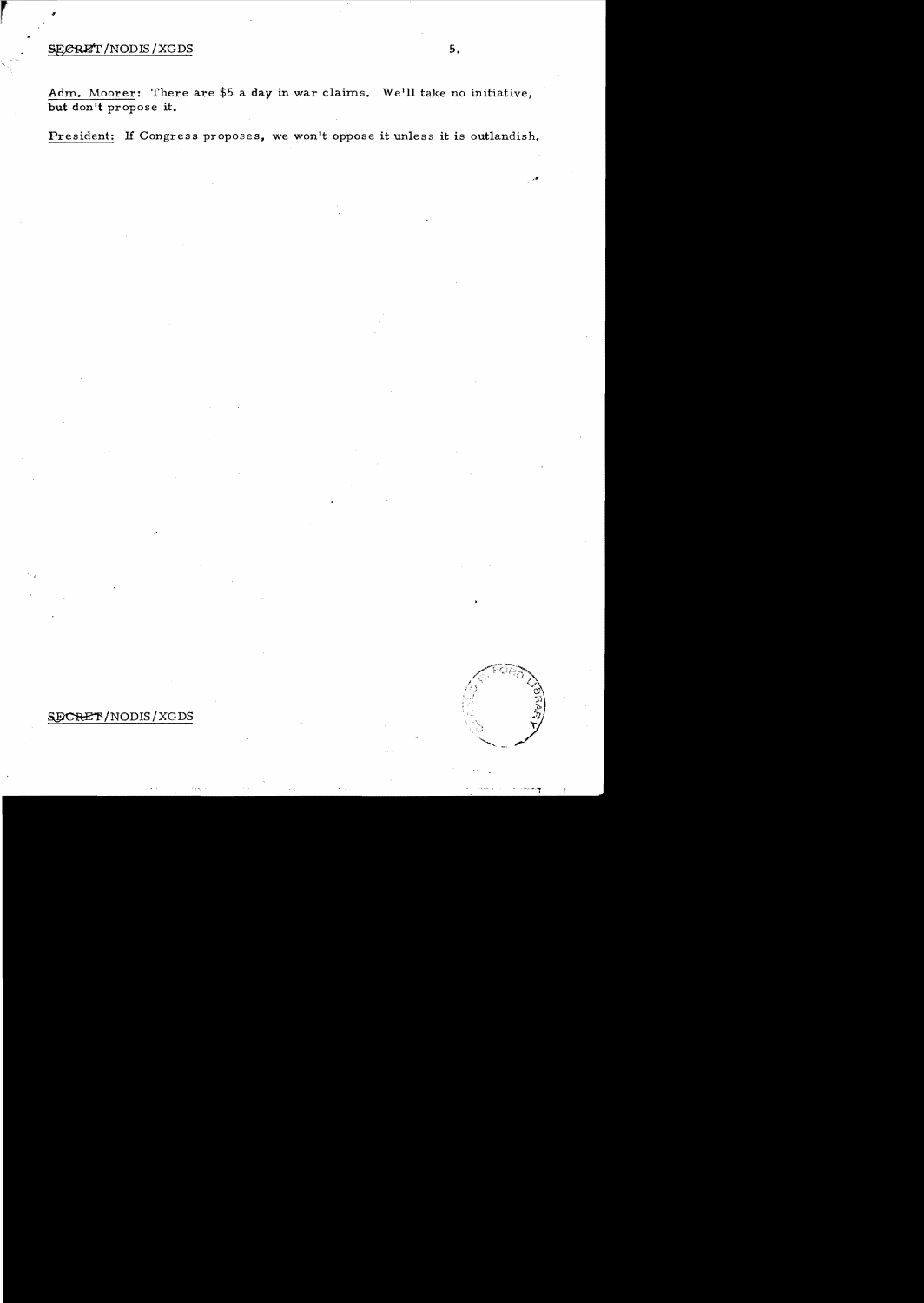Preo Lunch at Defense  $2|15|73$ **THE WHITE HOUSE** Jour komme I donne known as havel W/O ABN and wouldn't have had \$ ALT. many close water in cong. many Cong commited on long ont! He have love that, and Pow's would have and<br>home lyseted country stryth Iccerned. Fed by medice. (Thank Good we cloud home good TV, us forty me  $dimL.)$  out Octar conntige had to have troppent of a processible to primit for harding - Allotthers, inc. 50 aunq tode a closep shot.

 $\label{eq:2.1} \sum_{i=1}^n \left\{ \frac{1}{2} \left( \frac{1}{2} \sum_{i=1}^n \frac{1}{2} \sum_{i=1}^n \frac{1}{2} \sum_{i=1}^n \frac{1}{2} \sum_{i=1}^n \frac{1}{2} \sum_{i=1}^n \frac{1}{2} \sum_{i=1}^n \frac{1}{2} \sum_{i=1}^n \frac{1}{2} \sum_{i=1}^n \frac{1}{2} \sum_{i=1}^n \frac{1}{2} \sum_{i=1}^n \frac{1}{2} \sum_{i=1}^n \frac{1}{2} \sum_{i=$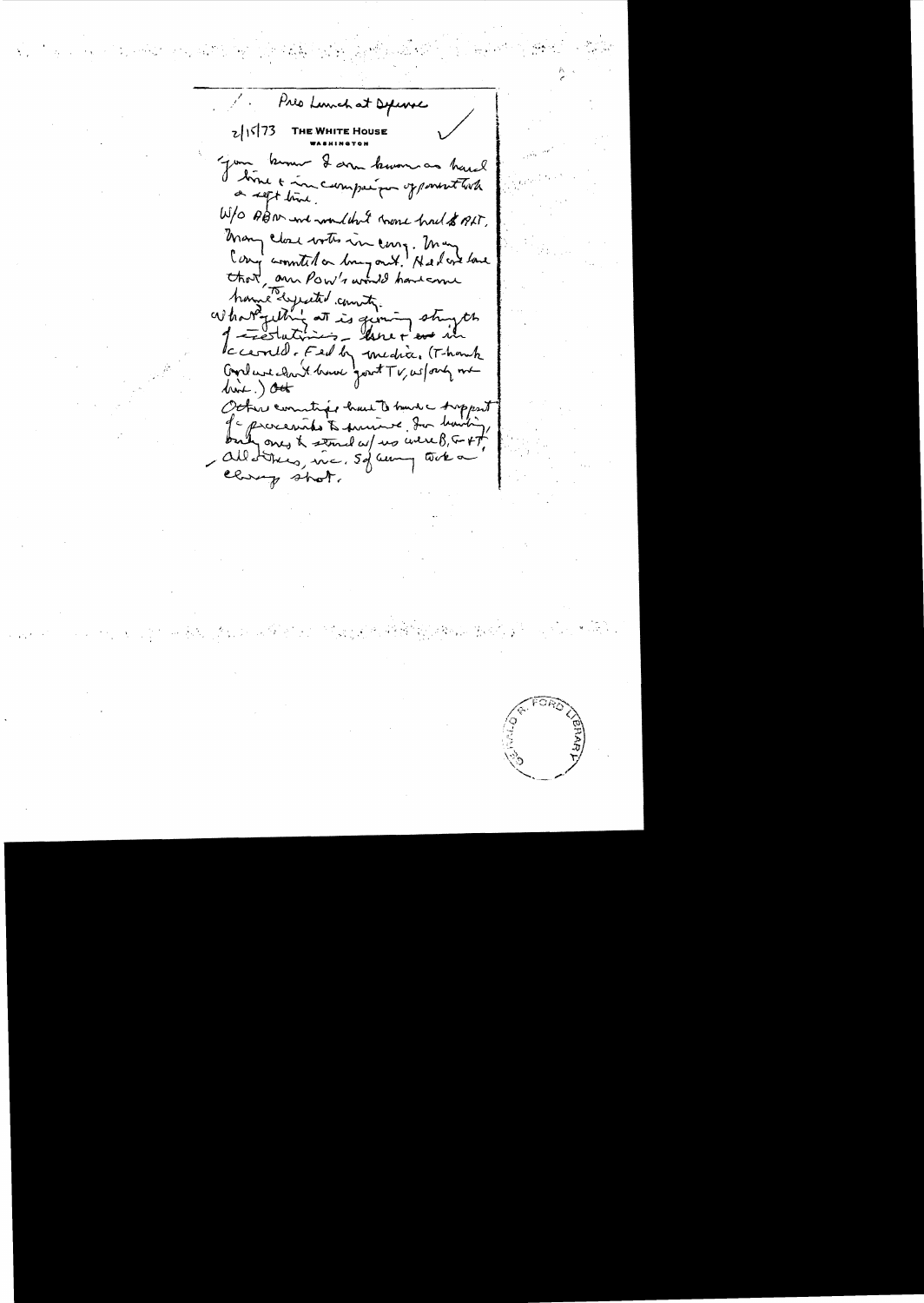Trebur, Tranha, Schneit. W W I branking lailed values on but that and your was, This is Inclusions is rangent. Clearting glasses of PRC+USSA wasn't funithing, internativents. We talk Todayk some delations w/ ctring - Bort posed whating don't came supply for koming eachother. Flore is a tradery in a underlies ogia & elsewhend to a go US go the - made development substite / unite WINATO reducer or people sur pa turned involt enter contras le concert

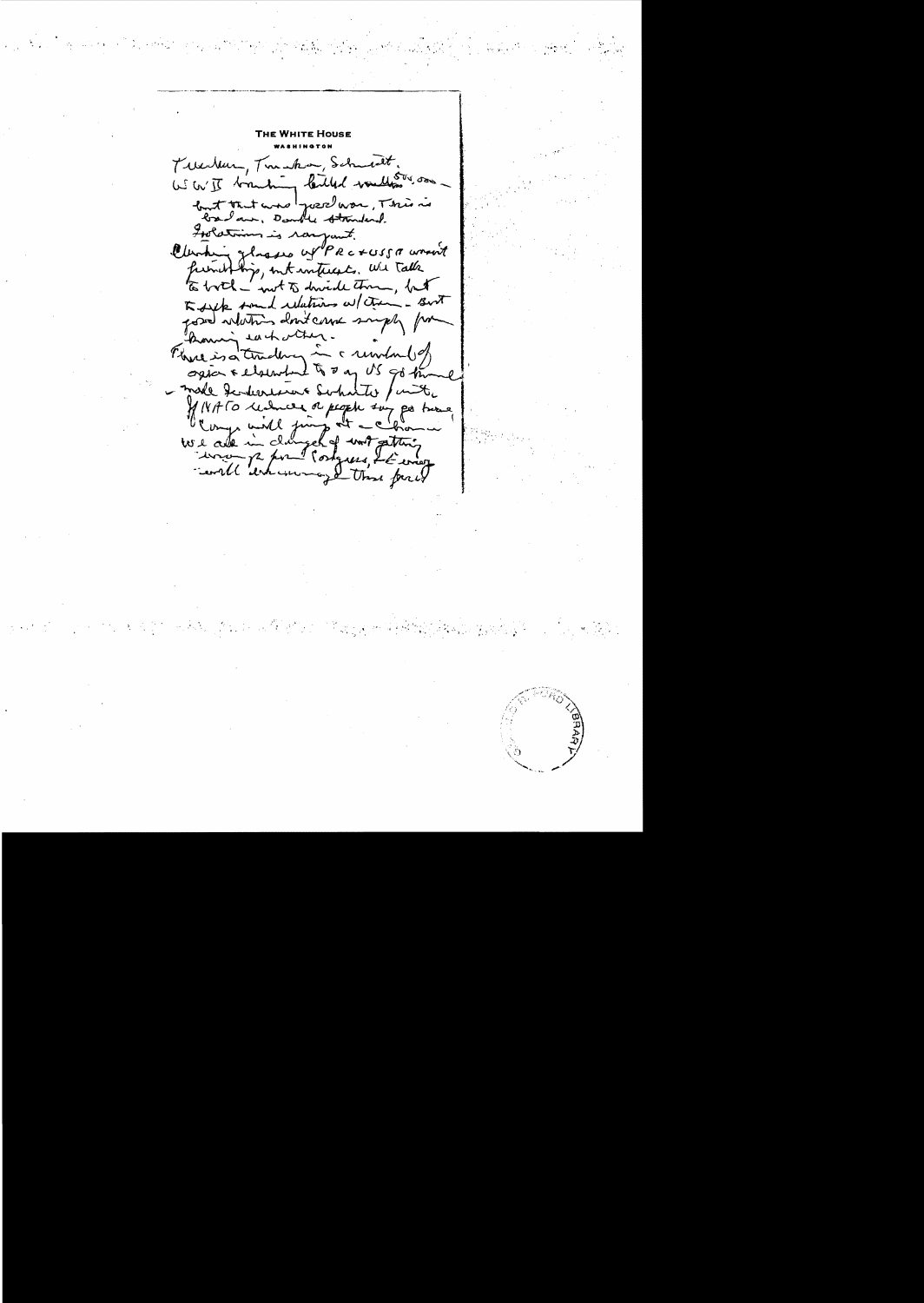## E WHITE HOUSE

which will namet was to come tome. iver like to put Do 1 and 1 int Grafford truth of and dried corresponded for the month of and dried correlation Koren was were not stant Kaca,<br>but Jagan Stanbing in Korenwas a waturned. So ces/ UN, and arthor division Then refected we had to sait True, (2008 manieroinely comment mon have longfed ant free.

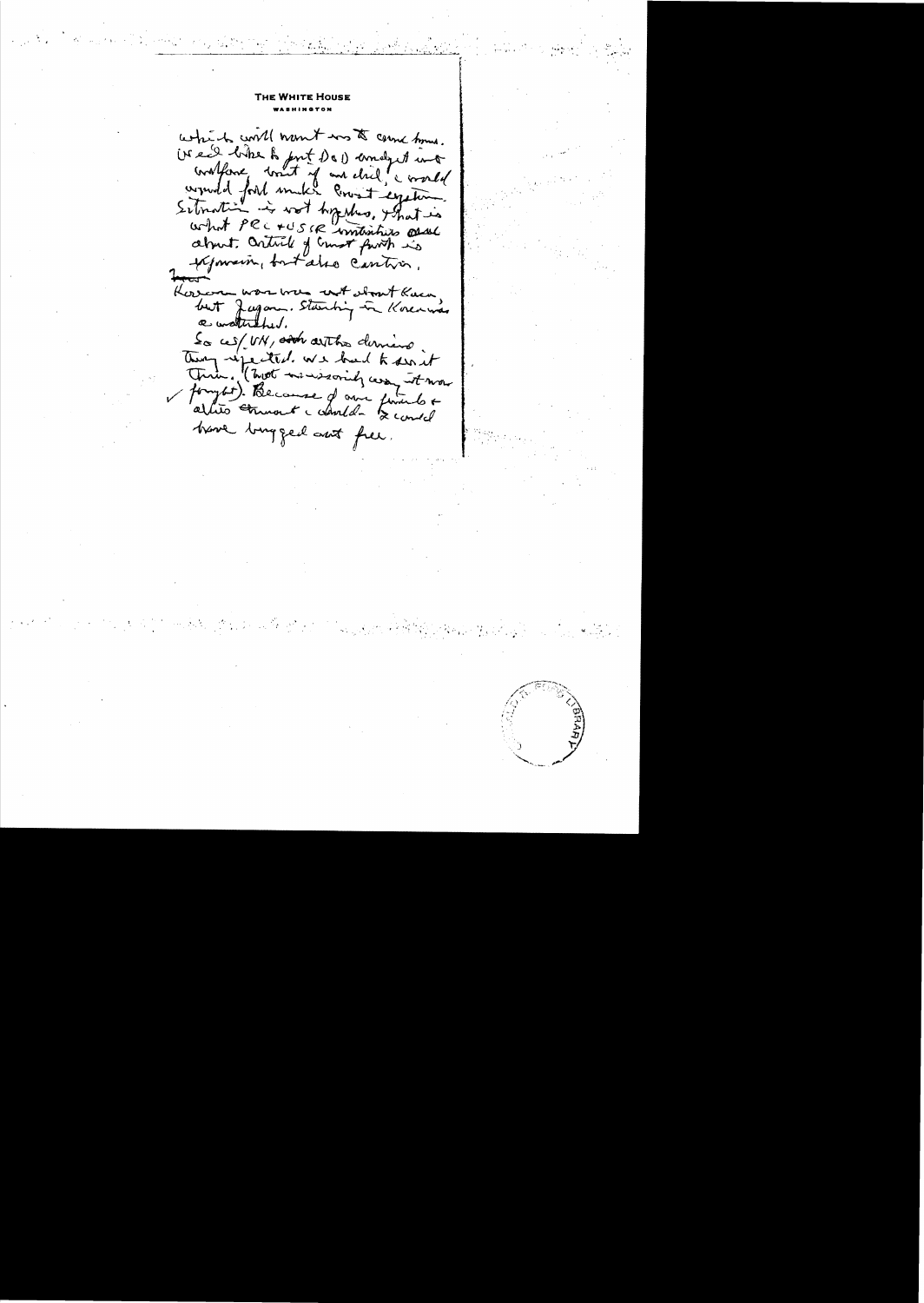THE WHITE HOUSE Otros winnerthing respect of our cated stermy moves in Jandar, What we get, also we have to dhomer strate over with, I know what inteperation you bare gone them. Blot unemper, it is not just about on go is about condit, + most importantly, ma omn somilitat or lever will have masofe. most umenta POW, s were last, men served, all. R - Jam brever font ann whole Commitment with properties

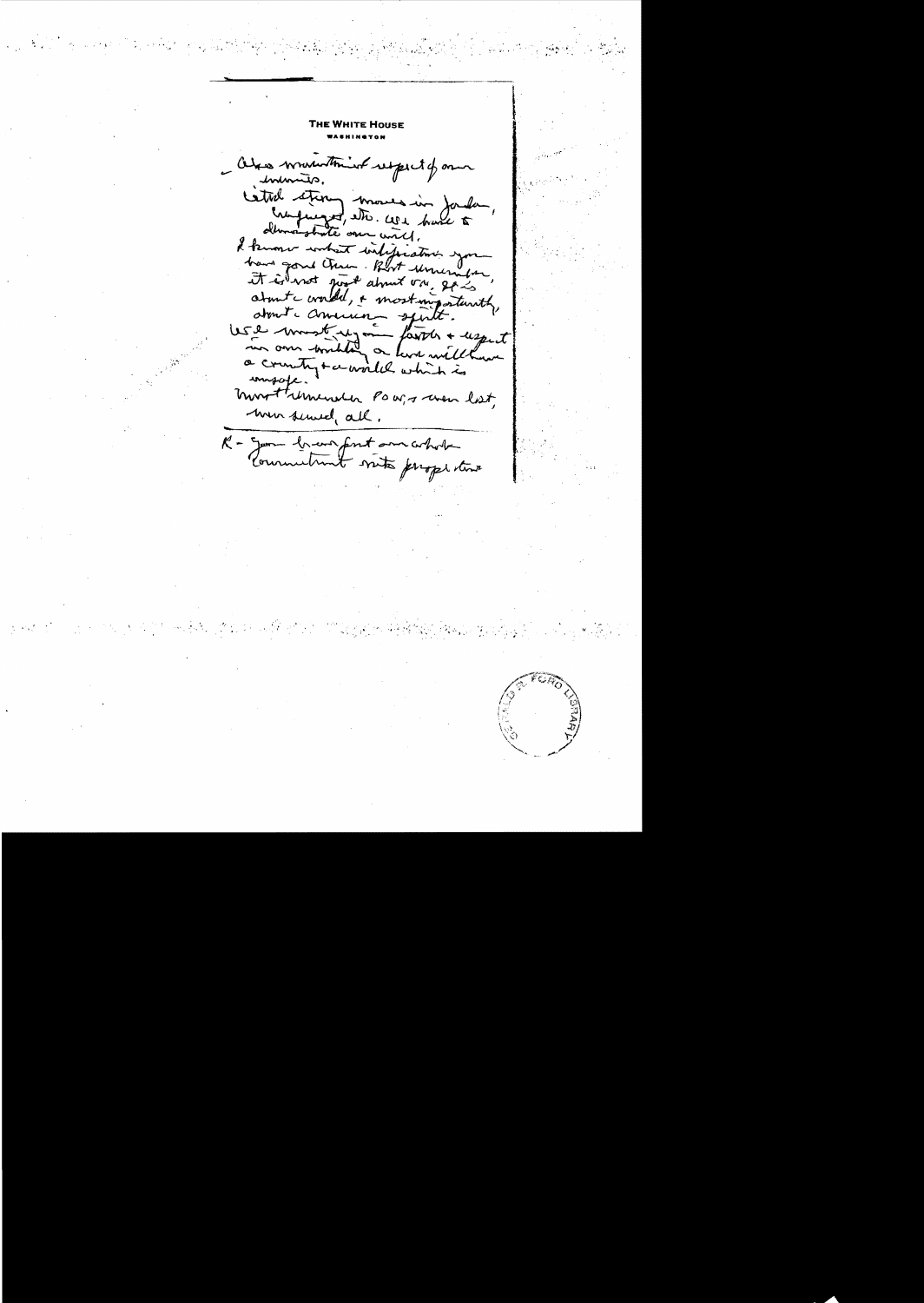POW's burne to about the malnao cleanotreaty lommet of certain one are toging to det thater what mouted for POWS. P. I would this, because out hand à hand instructive - Croyses maybe  $\mathbf{x}$ Song quite them I medil Himon M-We hear exmand profits of Those certified by Sumin (Don't pair d'ony undersin)<br>P MIA's, Far a farmition entre huit lay wrigh, perhaps a letter. p. Carnet more invaler it and catation.<br>M - Recommend we call to Pow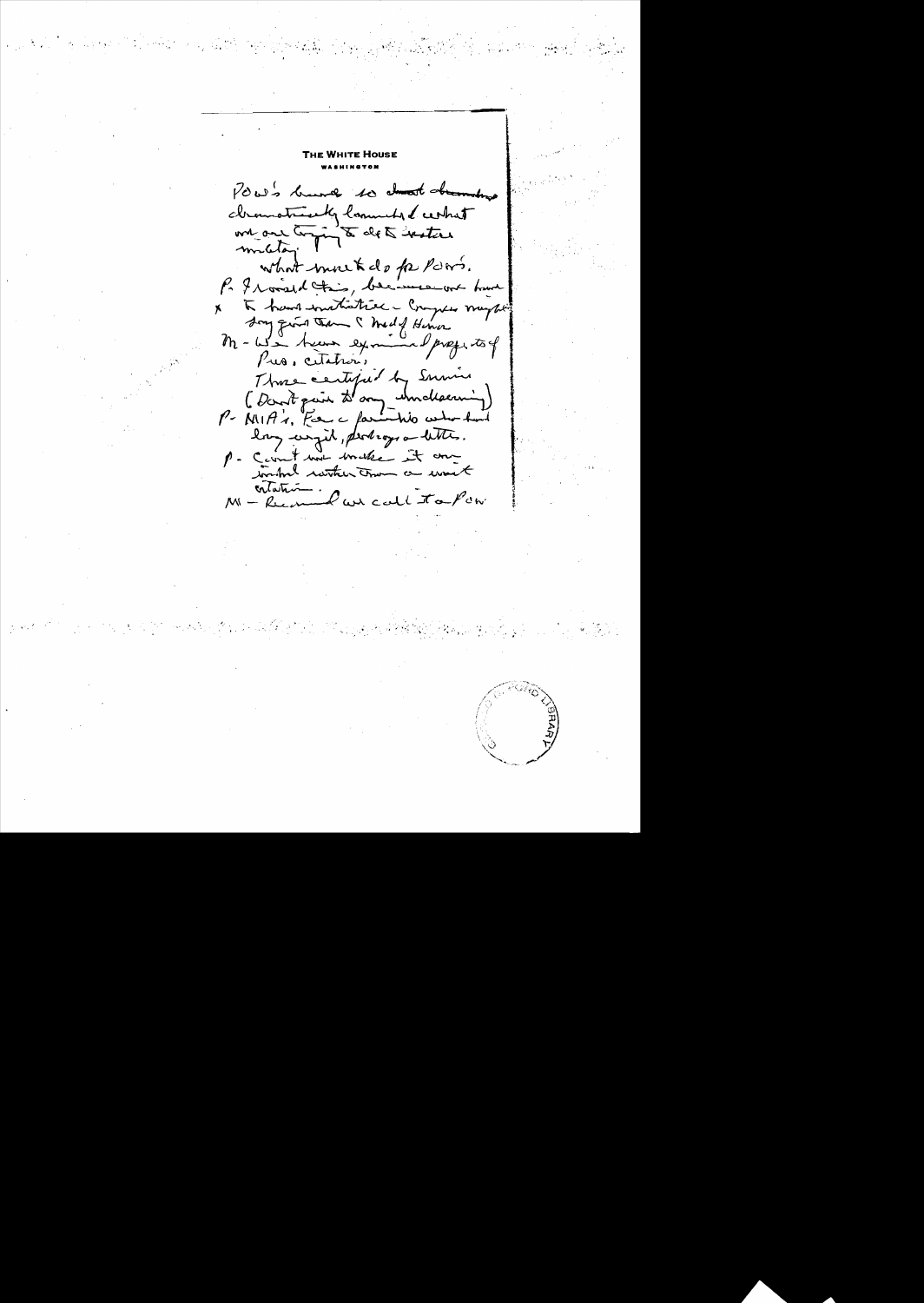Cetatrica genthan who homenty P - Constraint & thick about this \* alleg a plom. Pecsentation be in Washington Swill worst Close par dinner p. I trull we with this well. I about trial treatment, and way (Explorate philosoph place)<br>If Pow's suit on oil fr None, M- We write the case of it.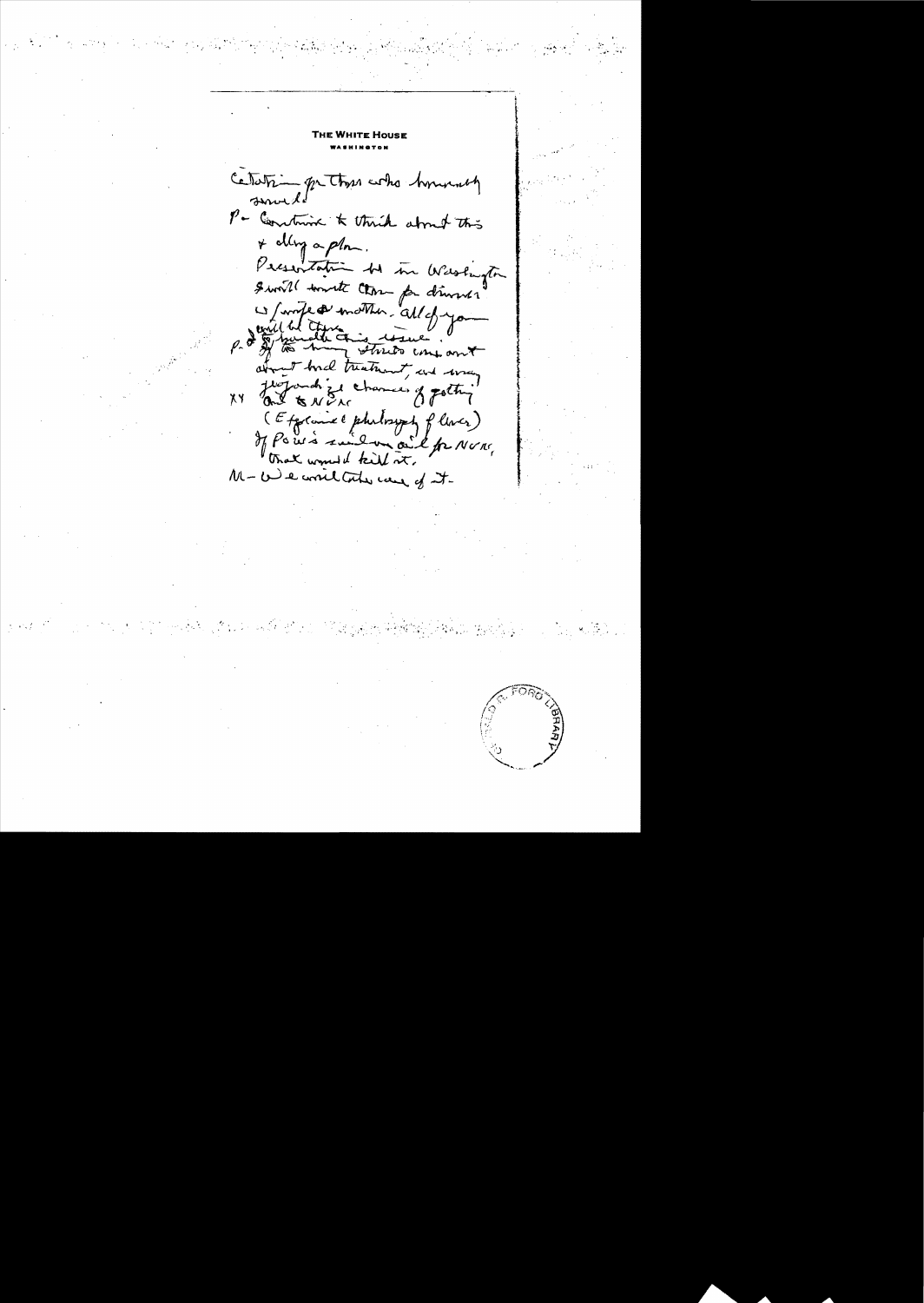THE WHITE House P- Was howing argument as) lang in this sense, com investment in proven. Let Comptentes et c'huange toports and. You all should be talk purnitch, & - hands to sell Card (Stevens, Cooldwater) sell on not interest mees, not soft houted was. Howered Limith has some good Comments on This.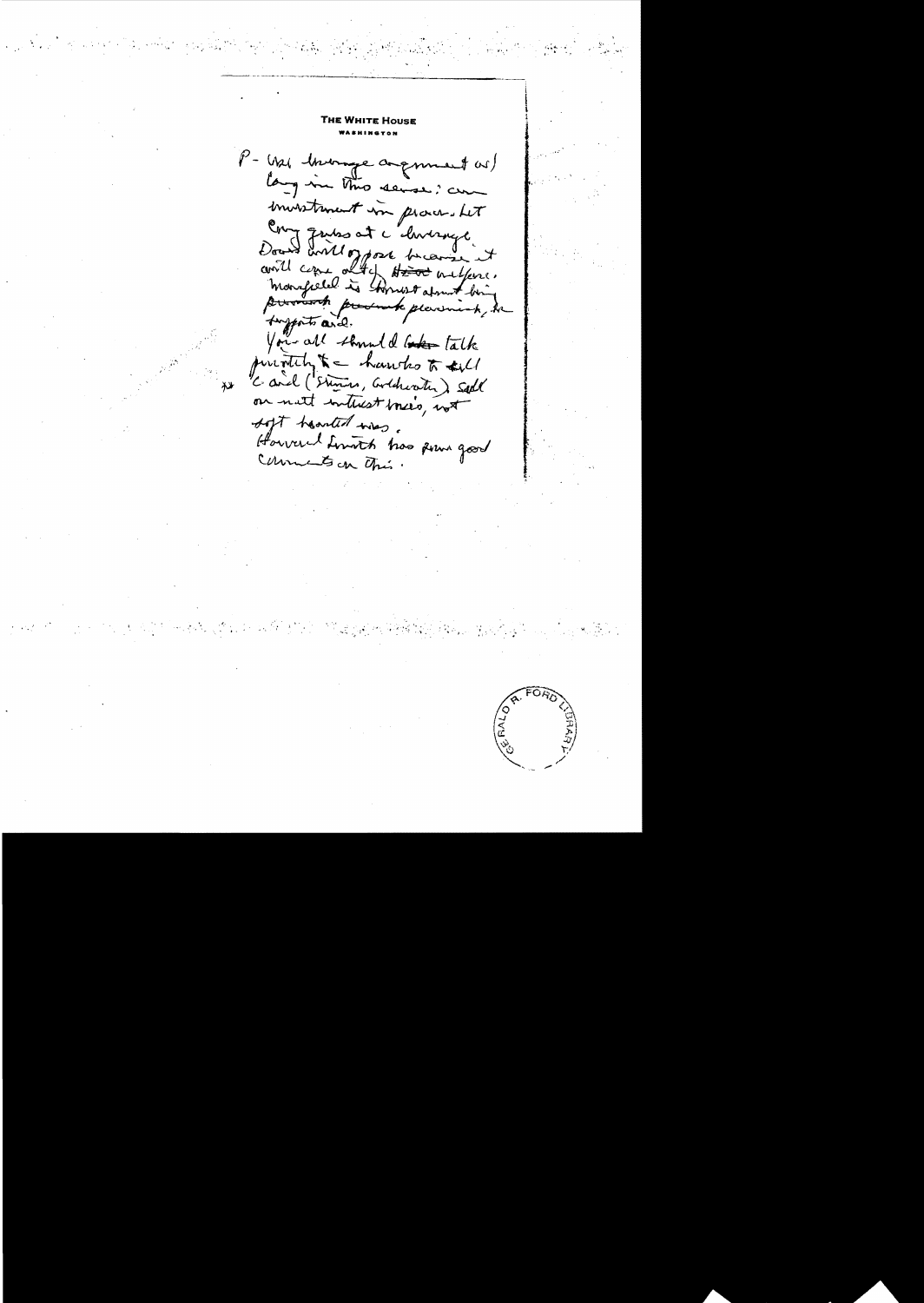Pour joins. L'uté happe trose fit on courty case force. The stories that they could get a job. Each service to follow edit man Back into service as/ogprof provection and poor! also best medical care. A- We have a man where was it 2 yes ago, was hone given time<br>brown thing to it and bold of the P - If and woment gent jobs, go then R-Toost to fit his traducting

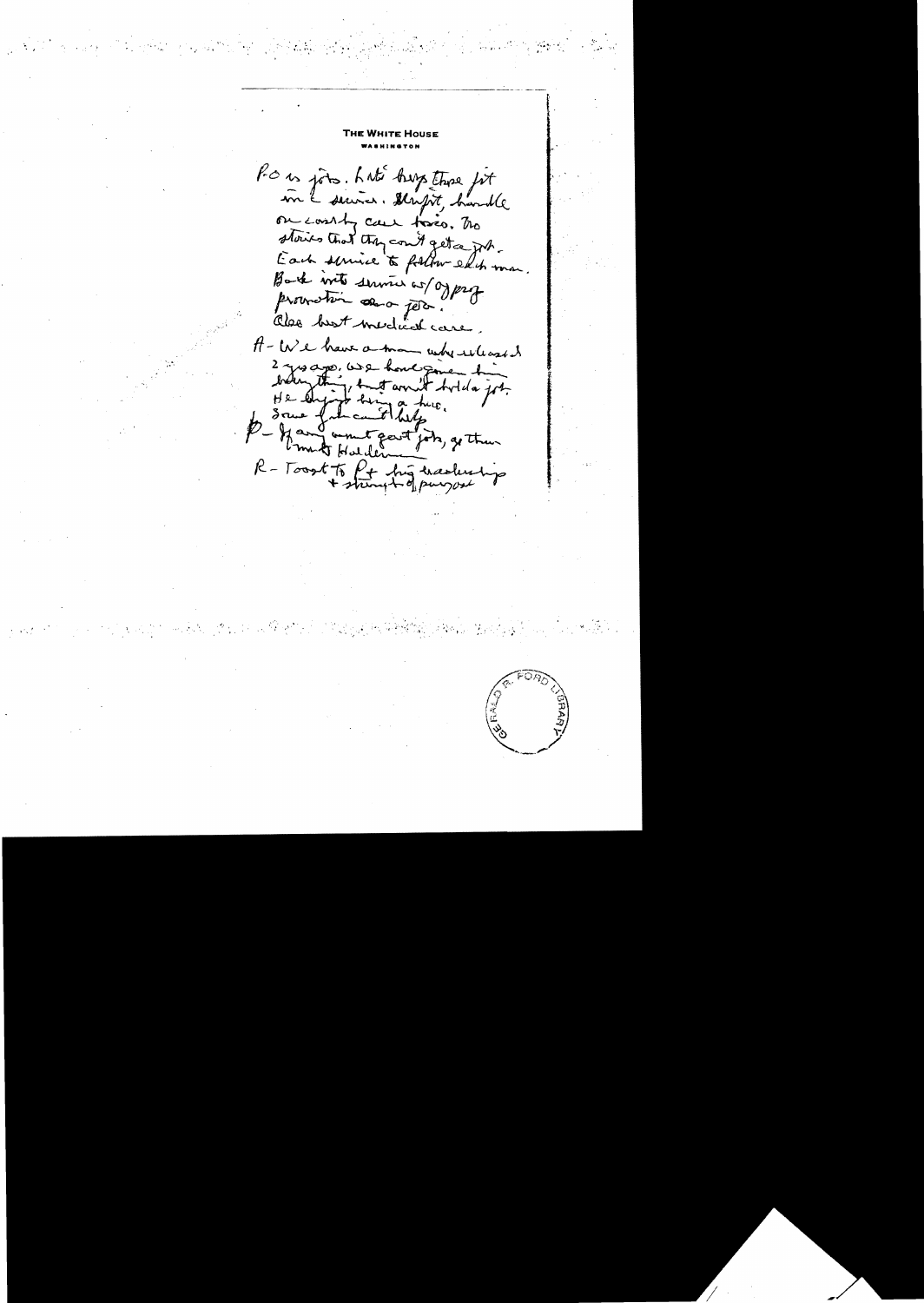**E WHITE HOUSE** P- Whate oralized for wines ( Unis N \* Jondroin) tre dont voust & exploit formes. but to do what is appropriate to to brown no opportunity to course war, Fri 8 yrs c press had called un innument + that those who what To cannot due a moral ours. Granustypique dont want for yourses, they want justification for unifecers, etc. Our other point - george Rempe. 1 When wo days we have to get with NATO stratings.

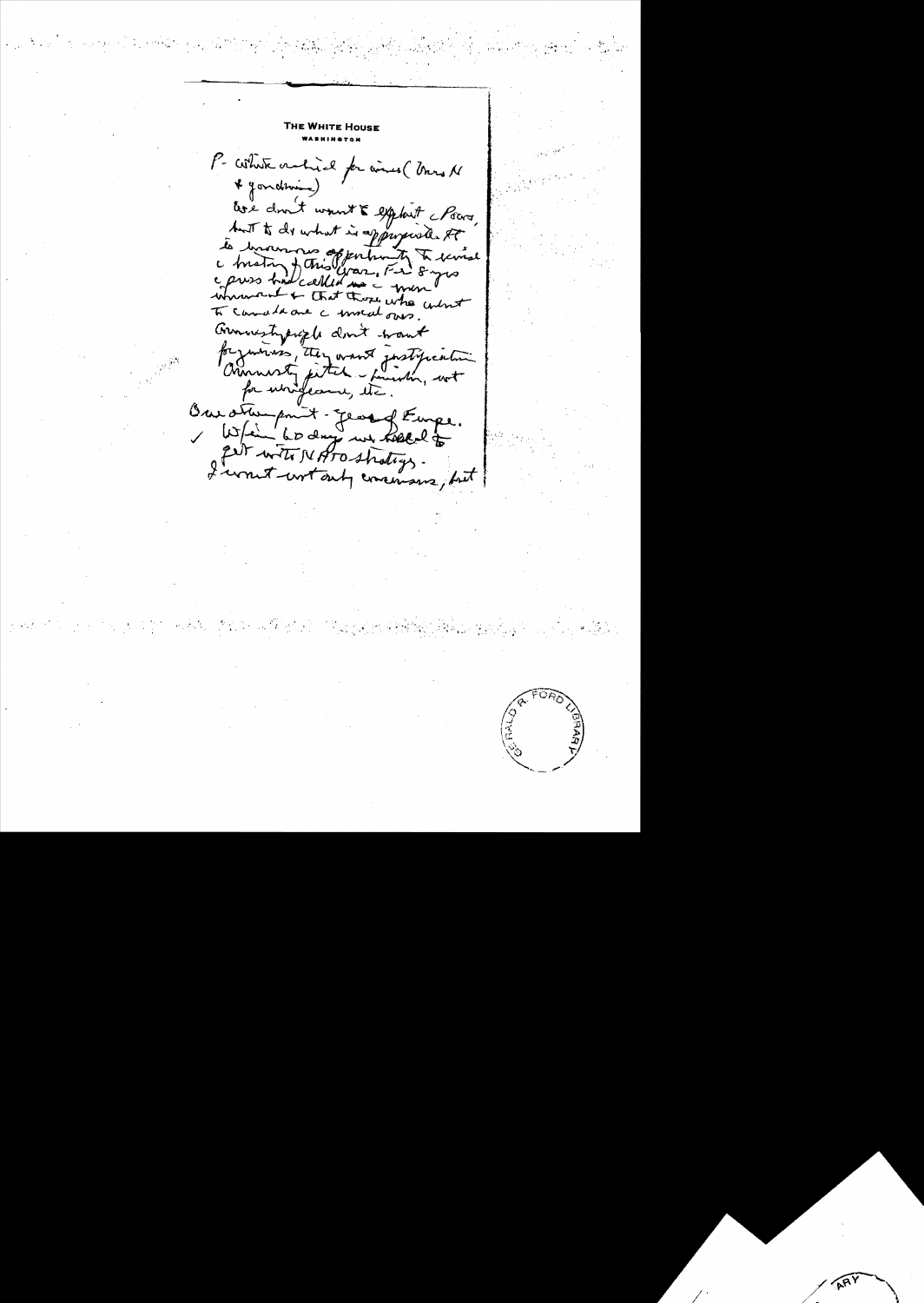also a venity of metro of grand sturtings for years ahered. State know diploming west Strating, DOD wie commen. Eliot combines broth. DOD has somewhat prople, We want Unimento know we work we the What is one SEA posture often Korea Feut? Funding ocen Enemy crisis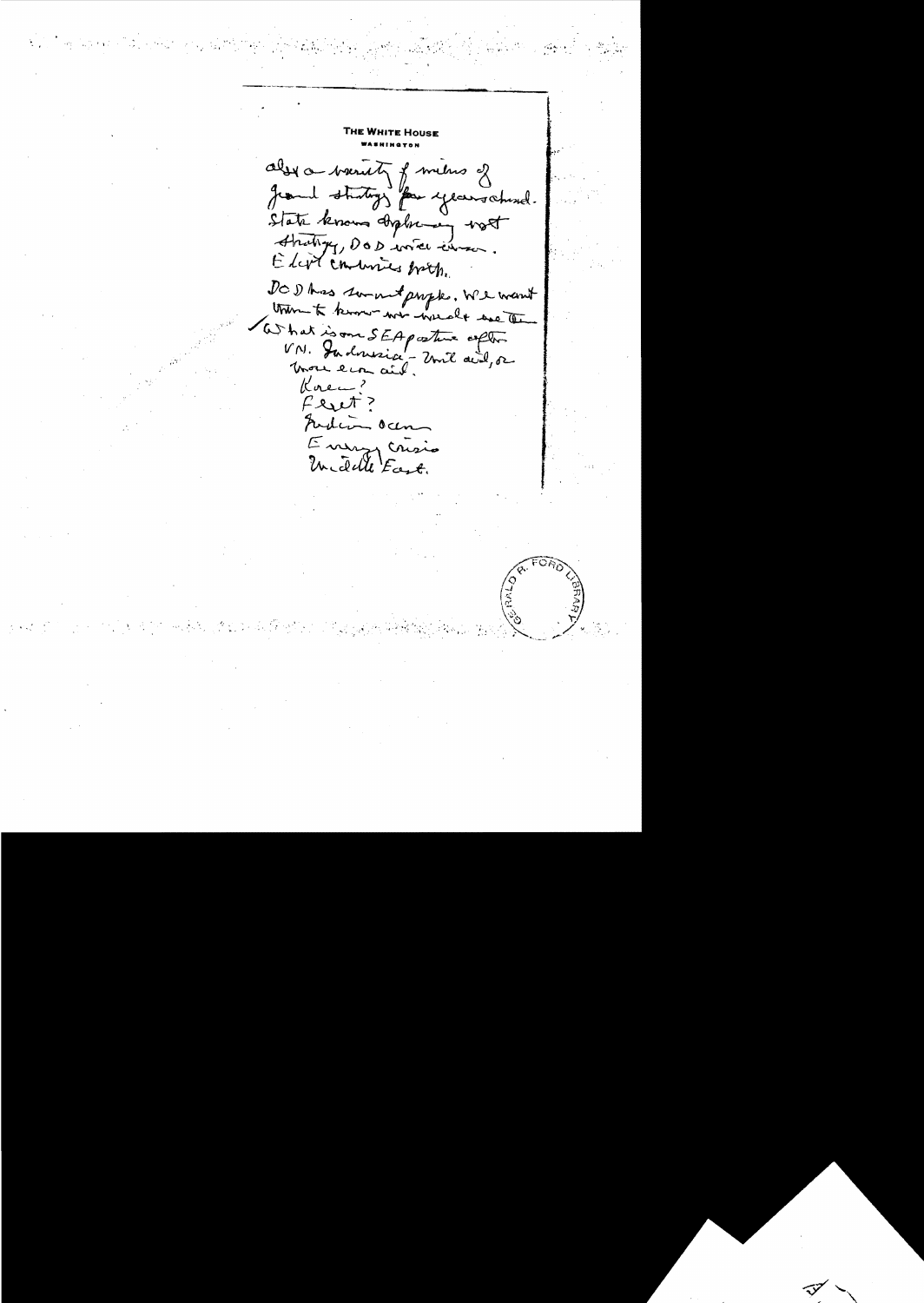Mixor destrie - disguty mis untreported. In mapilled It is a von to stay in, butget f convert. X wont DOD mortwood (& State) R - I have ordered an twenty Parhat une au dring, antestant P-We will pay attention to your M. Is pour dans mon claires.<br>Faire une ventuitier, but dont